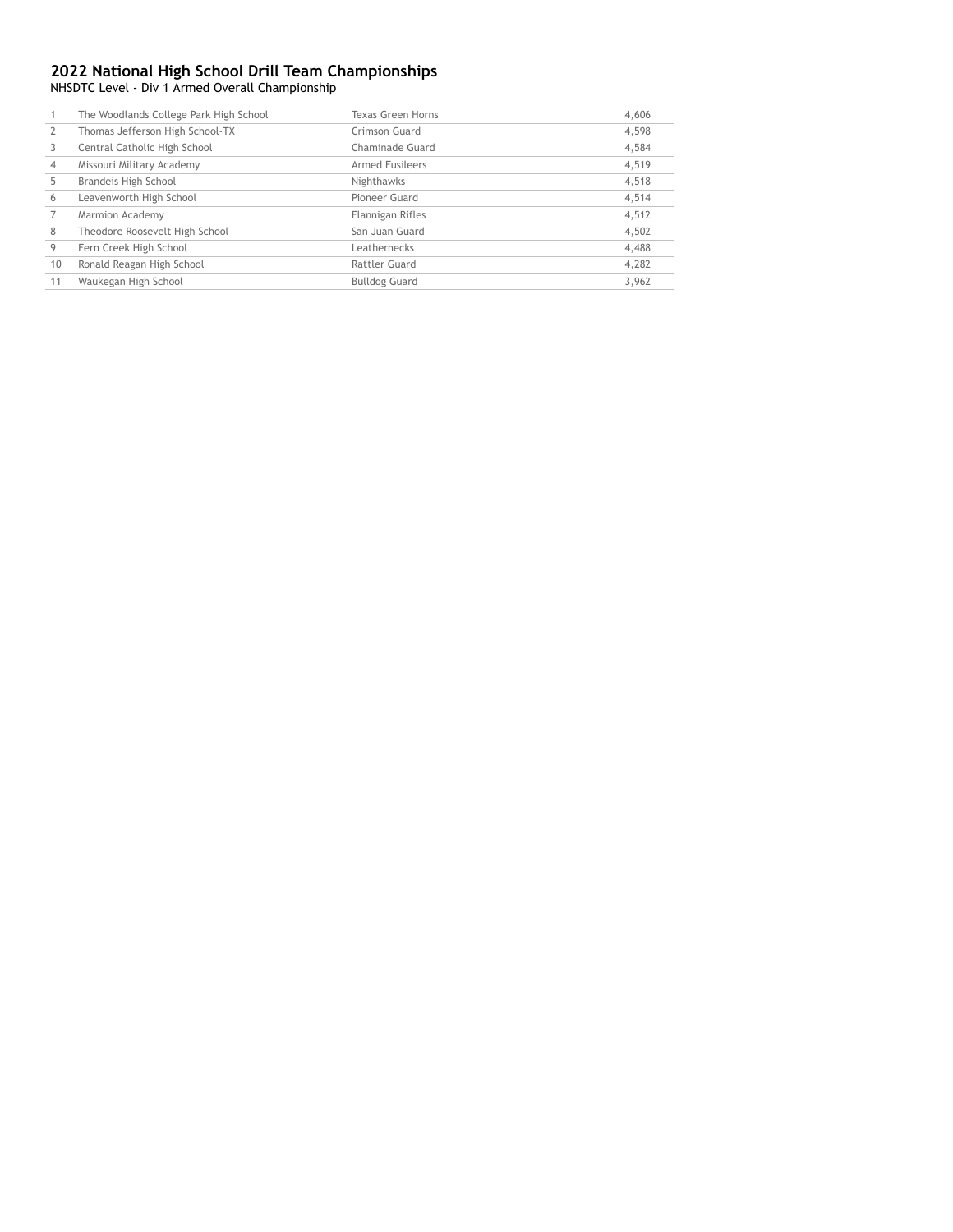NHSDTC Level - Div 1 Armed Inspection

|    | Brandeis High School                   | Nighthawks             | 1012(1) |
|----|----------------------------------------|------------------------|---------|
|    | Central Catholic High School           | Chaminade Guard        | 1012(2) |
|    | Marmion Academy                        | Flannigan Rifles       | 999     |
| 4  | Theodore Roosevelt High School         | San Juan Guard         | 955     |
|    | The Woodlands College Park High School | Texas Green Horns      | 940     |
| 6  | Ronald Reagan High School              | Rattler Guard          | 929     |
|    | Thomas Jefferson High School-TX        | Crimson Guard          | 917     |
| 8  | Leavenworth High School                | Pioneer Guard          | 916     |
| 9  | Missouri Military Academy              | <b>Armed Fusileers</b> | 906     |
| 10 | Fern Creek High School                 | Leathernecks           | 860     |
| 11 | Waukegan High School                   | <b>Bulldog Guard</b>   | 835     |
|    |                                        |                        |         |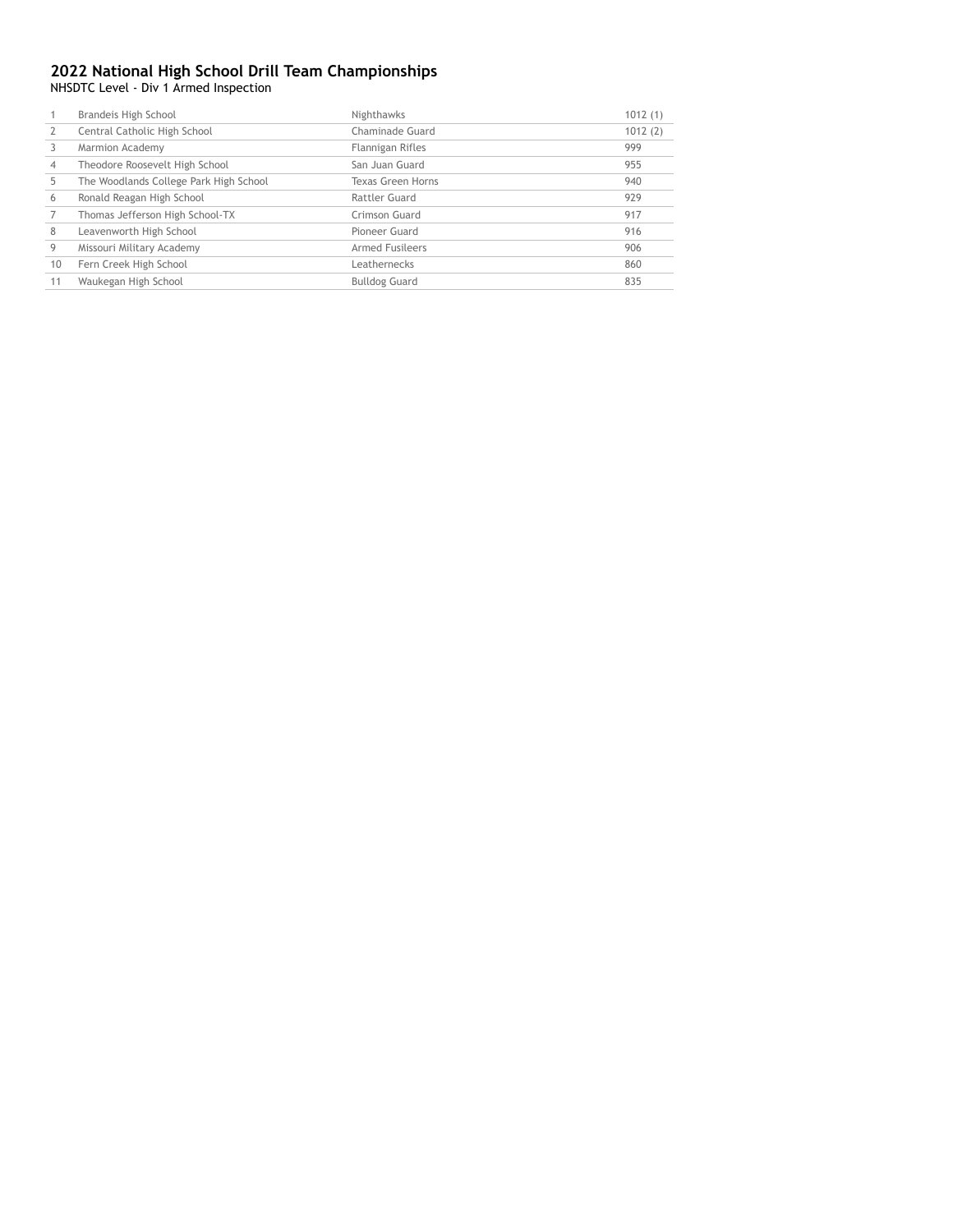NHSDTC Level - Div 1 Armed Regulation

|    | The Woodlands College Park High School | Texas Green Horns (Isabel Martinez) | 1620 |
|----|----------------------------------------|-------------------------------------|------|
|    | Fern Creek High School                 | Leathernecks (Lance Bridge)         | 1604 |
|    | Missouri Military Academy              | Armed Fusileers (Michael Machary)   | 1560 |
|    | Marmion Academy                        | Flannigan Rifles (Edmund Koch)      | 1538 |
| 5  | Thomas Jefferson High School-TX        | Crimson Guard (Isaiah Galindo)      | 1533 |
| 6  | Theodore Roosevelt High School         | San Juan Guard (Yasmeen Uddin)      | 1509 |
|    | Brandeis High School                   | Nighthawks (Gabriela Lopez)         | 1493 |
| 8  | Leavenworth High School                | Pioneer Guard (Joseph Claire)       | 1476 |
|    | Ronald Reagan High School              | Rattler Guard (Jett Dorgan)         | 1454 |
| 10 | Central Catholic High School           | Chaminade Guard (Grant Estes)       | 1421 |
| 11 | Waukegan High School                   | Bulldog Guard (Cameron Maldonado)   | 1259 |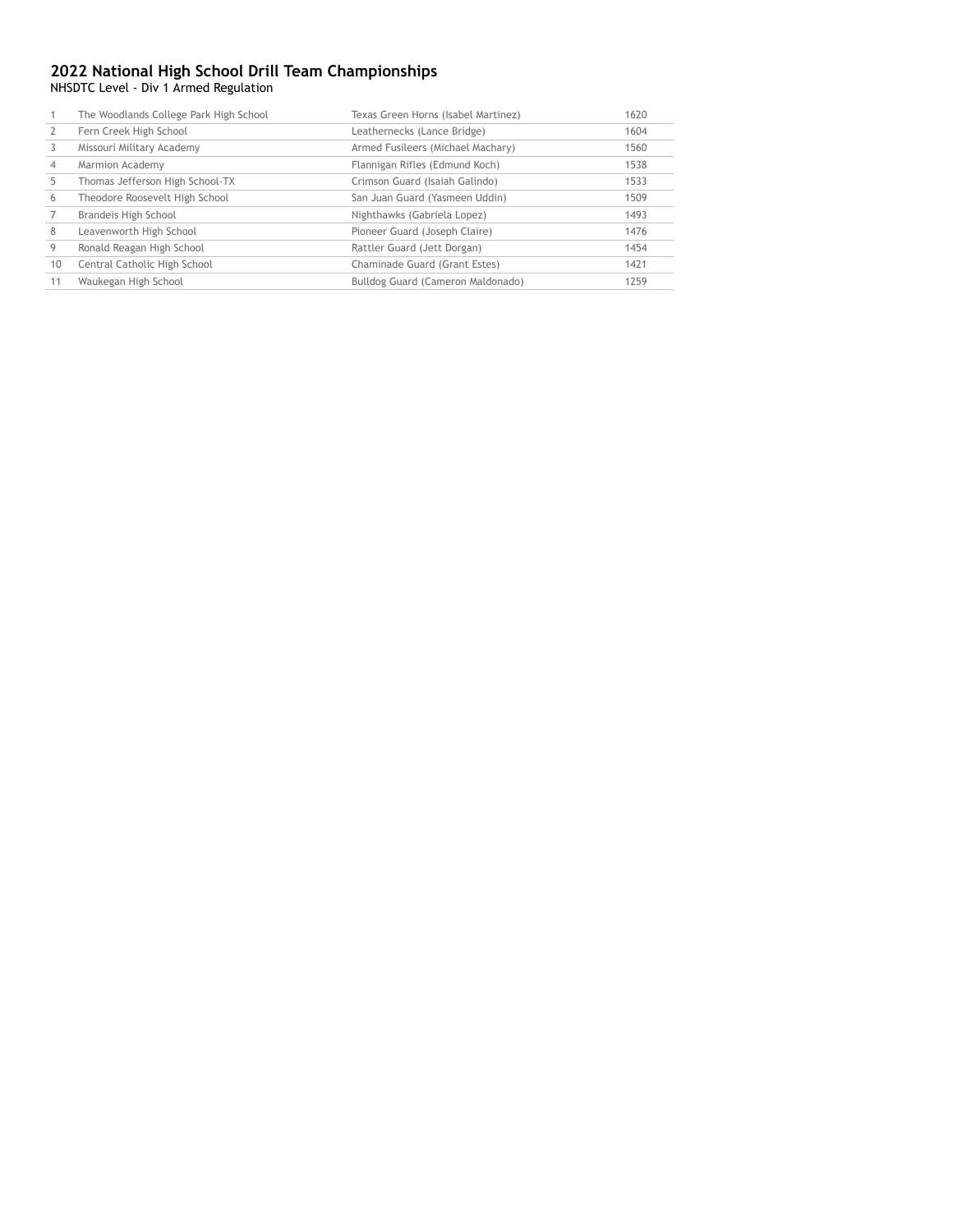NHSDTC Level - Div 1 Armed Commander Trophy

|    | Missouri Military Academy              | Armed Fusileers -- Cadet Michael Machary   | 371 |
|----|----------------------------------------|--------------------------------------------|-----|
|    | The Woodlands College Park High School | Texas Green Horns -- Cadet Isabel Martinez | 369 |
|    | Fern Creek High School                 | Leathernecks -- Cadet Lance Bridge         | 361 |
|    | Thomas Jefferson High School-TX        | Crimson Guard -- Cadet Isajah Galindo      | 355 |
| 5  | Brandeis High School                   | Nighthawks -- Cadet Gabriela Lopez         | 351 |
| 6  | Theodore Roosevelt High School         | San Juan Guard -- Cadet Yasmeen Uddin      | 342 |
|    | Marmion Academy                        | Flannigan Rifles -- Cadet Edmund Koch      | 341 |
| 8  | Leavenworth High School                | Pioneer Guard -- Cadet Joseph Claire       | 336 |
| 9  | Central Catholic High School           | Chaminade Guard -- Cadet Grant Estes       | 324 |
| 10 | Ronald Reagan High School              | Rattler Guard -- Cadet Jett Dorgan         | 319 |
| 11 | Waukegan High School                   | Bulldog Guard -- Cadet Cameron Maldonado   | 306 |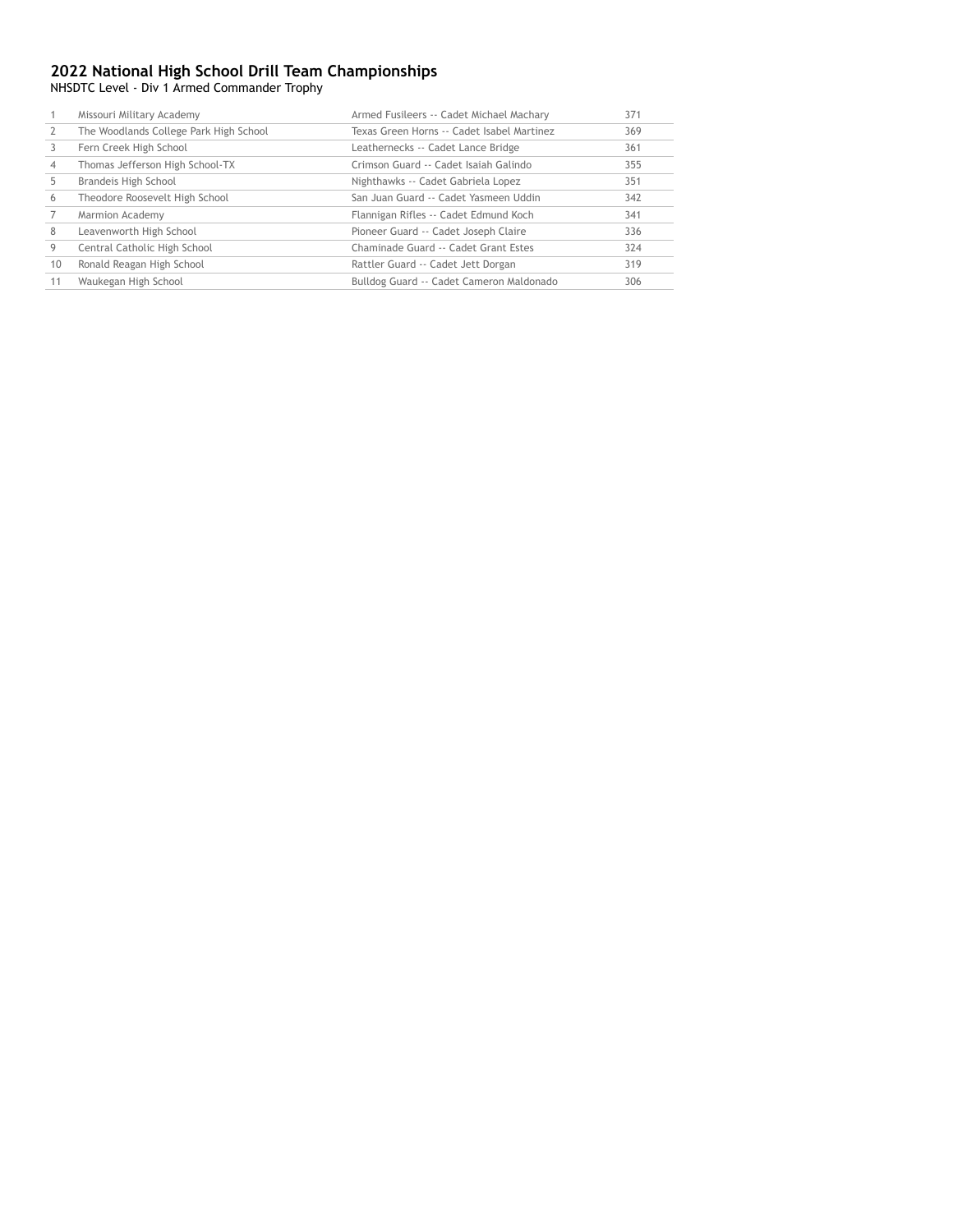NHSDTC Level - Div 1 Armed Color Guard

|    | Fern Creek High School                 | Leathernecks           | 1083 |
|----|----------------------------------------|------------------------|------|
|    | The Woodlands College Park High School | Texas Green Horns      | 1081 |
|    | Leavenworth High School                | Pioneer Guard          | 1073 |
| 4  | Missouri Military Academy              | <b>Armed Fusileers</b> | 1069 |
| 5  | Thomas Jefferson High School-TX        | Crimson Guard          | 1068 |
| 6  | Brandeis High School                   | Nighthawks             | 1057 |
|    | Ronald Reagan High School              | Rattler Guard          | 1042 |
| 8  | Central Catholic High School           | Chaminade Guard        | 1021 |
| 9  | Theodore Roosevelt High School         | San Juan Guard         | 1018 |
| 10 | Marmion Academy                        | Flannigan Rifles       | 1000 |
| 11 | Waukegan High School                   | <b>Bulldog Guard</b>   | 944  |
|    |                                        |                        |      |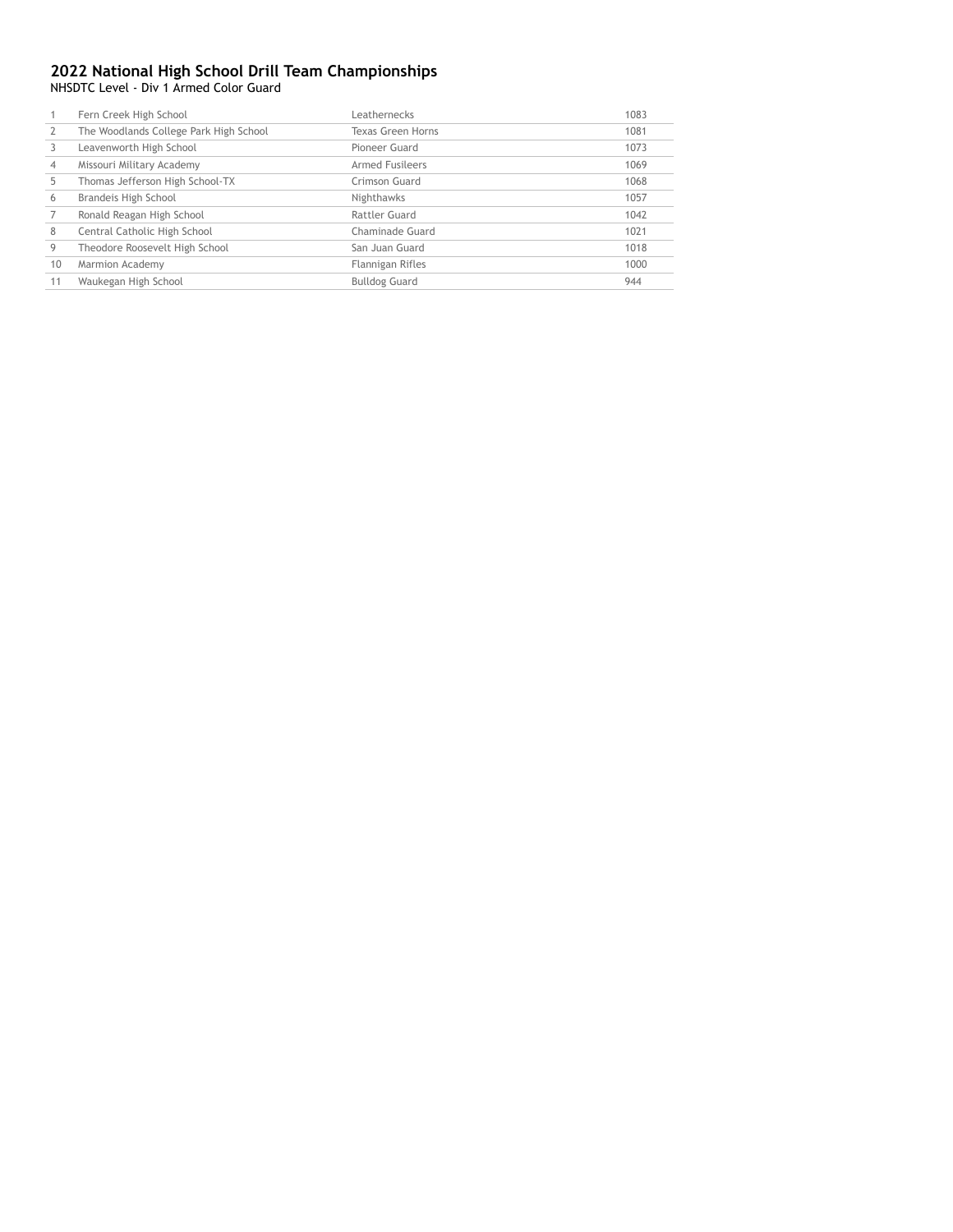NHSDTC Level - Div 1 Armed Team Exhibition

|    | Central Catholic High School           | Chaminade Guard        | 905    |
|----|----------------------------------------|------------------------|--------|
|    | Thomas Jefferson High School-TX        | Crimson Guard          | 899    |
|    | Leavenworth High School                | Pioneer Guard          | 864    |
| 4  | Theodore Roosevelt High School         | San Juan Guard         | 848    |
|    | Missouri Military Academy              | <b>Armed Fusileers</b> | 833    |
| 6  | The Woodlands College Park High School | Texas Green Horns      | 825    |
|    | Fern Creek High School                 | Leathernecks           | 815(1) |
| 8  | Marmion Academy                        | Flannigan Rifles       | 815(2) |
| 9  | Brandeis High School                   | Nighthawks             | 785    |
| 10 | Waukegan High School                   | <b>Bulldog Guard</b>   | 749    |
| 11 | Ronald Reagan High School              | Rattler Guard          | 716    |
|    |                                        |                        |        |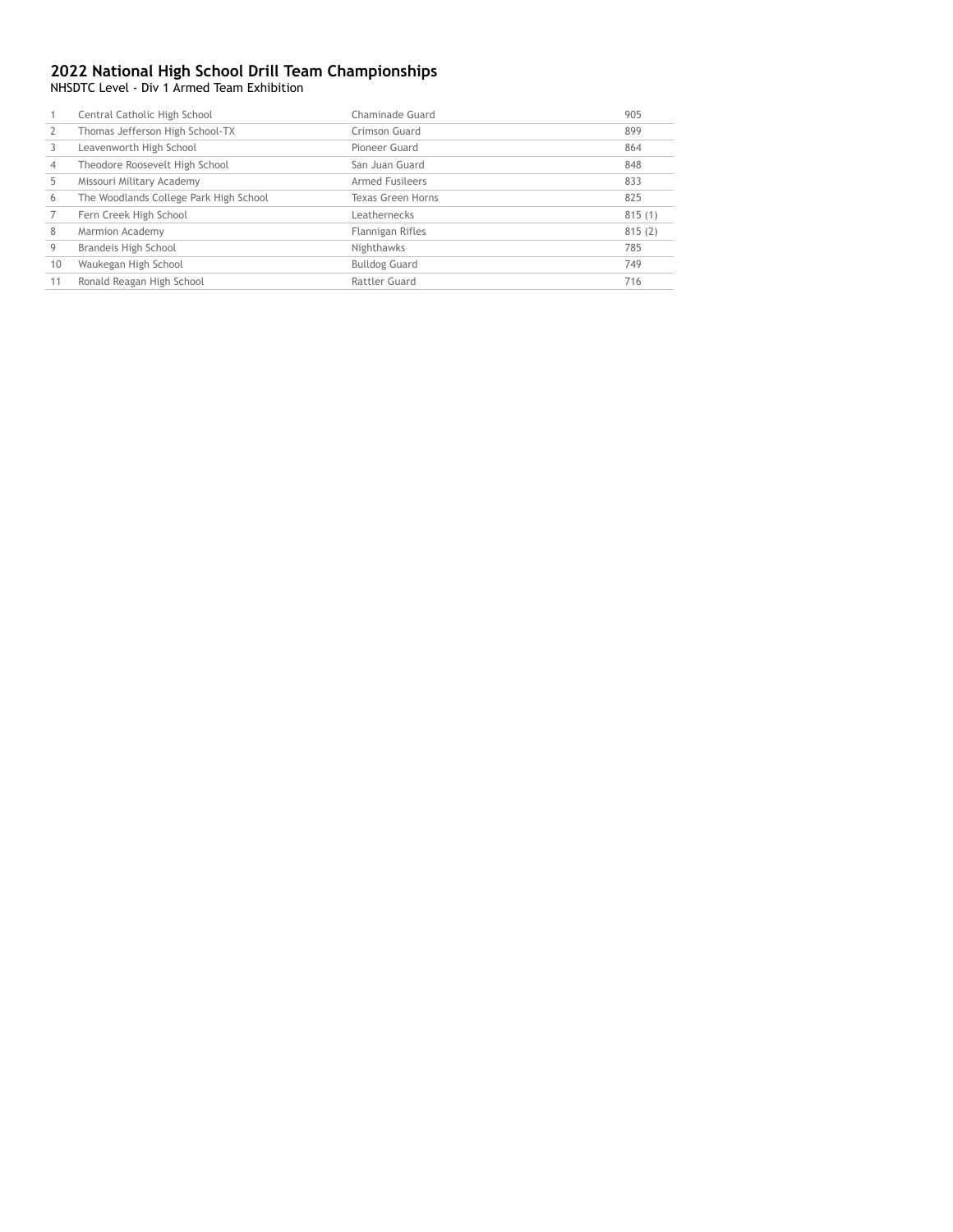NHSDTC Level - Div 1 Unarmed Overall Championship

|                | Brandeis High School            | <b>Blue Aces</b>         | 4,649 |
|----------------|---------------------------------|--------------------------|-------|
|                | William J Brennan High School   | Blue Elite               | 4,458 |
|                | Theodore Roosevelt High School  | Riderettes               | 4,394 |
| $\overline{4}$ | Leavenworth High School         | Cavalry Angels           | 4,221 |
|                | Ridge Community High School     | Lady Bolts               | 4,100 |
| 6              | North Salem High School         | Lady Vikings             | 4,049 |
|                | Thomas Jefferson High School-TX | Crimson Brigade          | 4,030 |
| 8              | Ronald Reagan High School       | Diamondback              | 3,924 |
| 9              | Waukegan High School            | Bulldog Reign            | 3,540 |
| 10             | Missouri Military Academy       | <b>Unarmed Fusileers</b> | 3,406 |
|                |                                 |                          |       |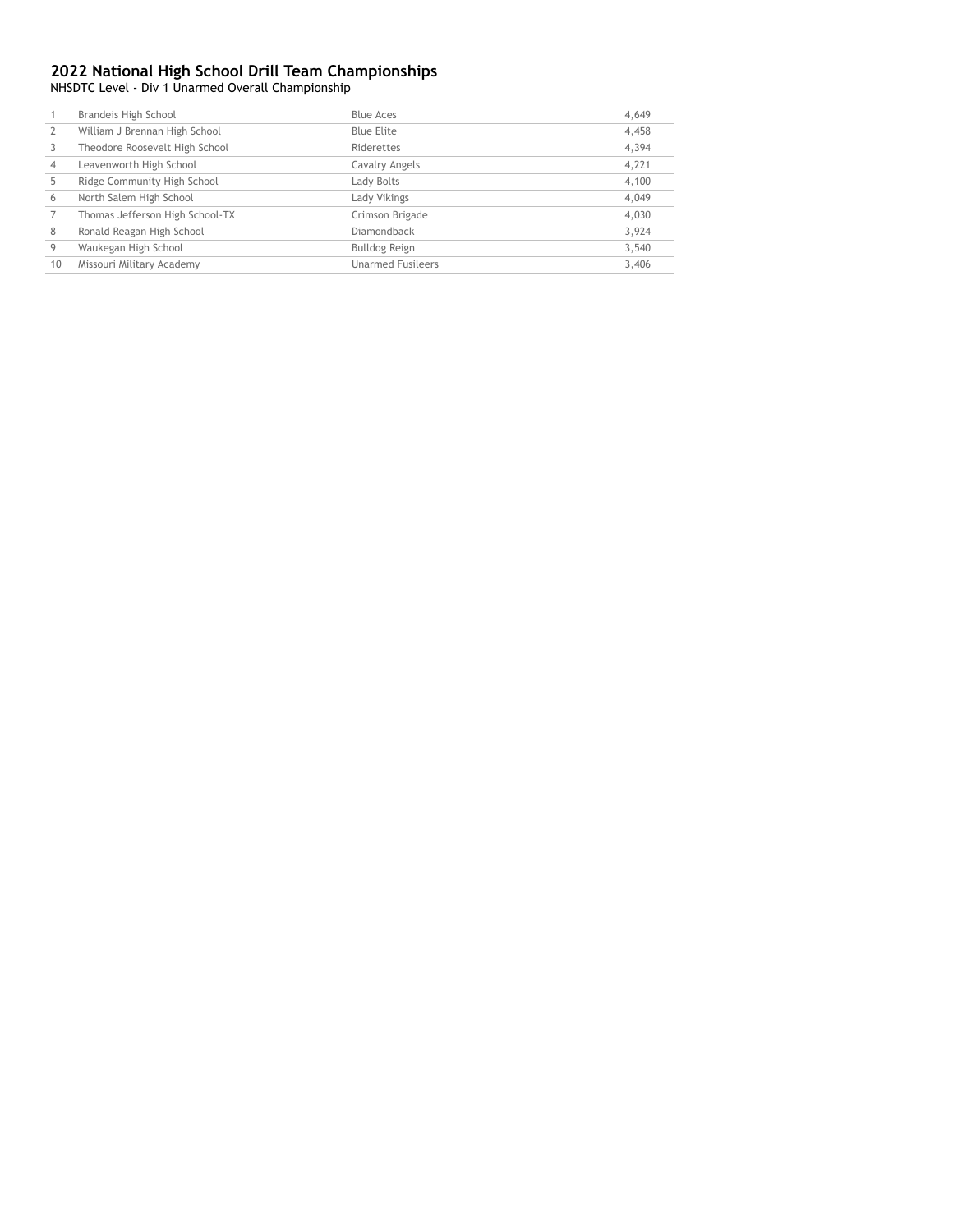NHSDTC Level - Div 1 Unarmed Inspection

|    |                                 |                          | 939 |
|----|---------------------------------|--------------------------|-----|
|    | Leavenworth High School         | Cavalry Angels           | 933 |
|    | William J Brennan High School   | Blue Elite               | 921 |
| 4  | Theodore Roosevelt High School  | Riderettes               | 883 |
|    | Ridge Community High School     | Lady Bolts               | 856 |
| 6  | North Salem High School         | Lady Vikings             | 843 |
|    | Ronald Reagan High School       | Diamondback              | 804 |
| 8  | Waukegan High School            | Bulldog Reign            | 794 |
| 9  | Thomas Jefferson High School-TX | Crimson Brigade          | 764 |
| 10 | Missouri Military Academy       | <b>Unarmed Fusileers</b> | 597 |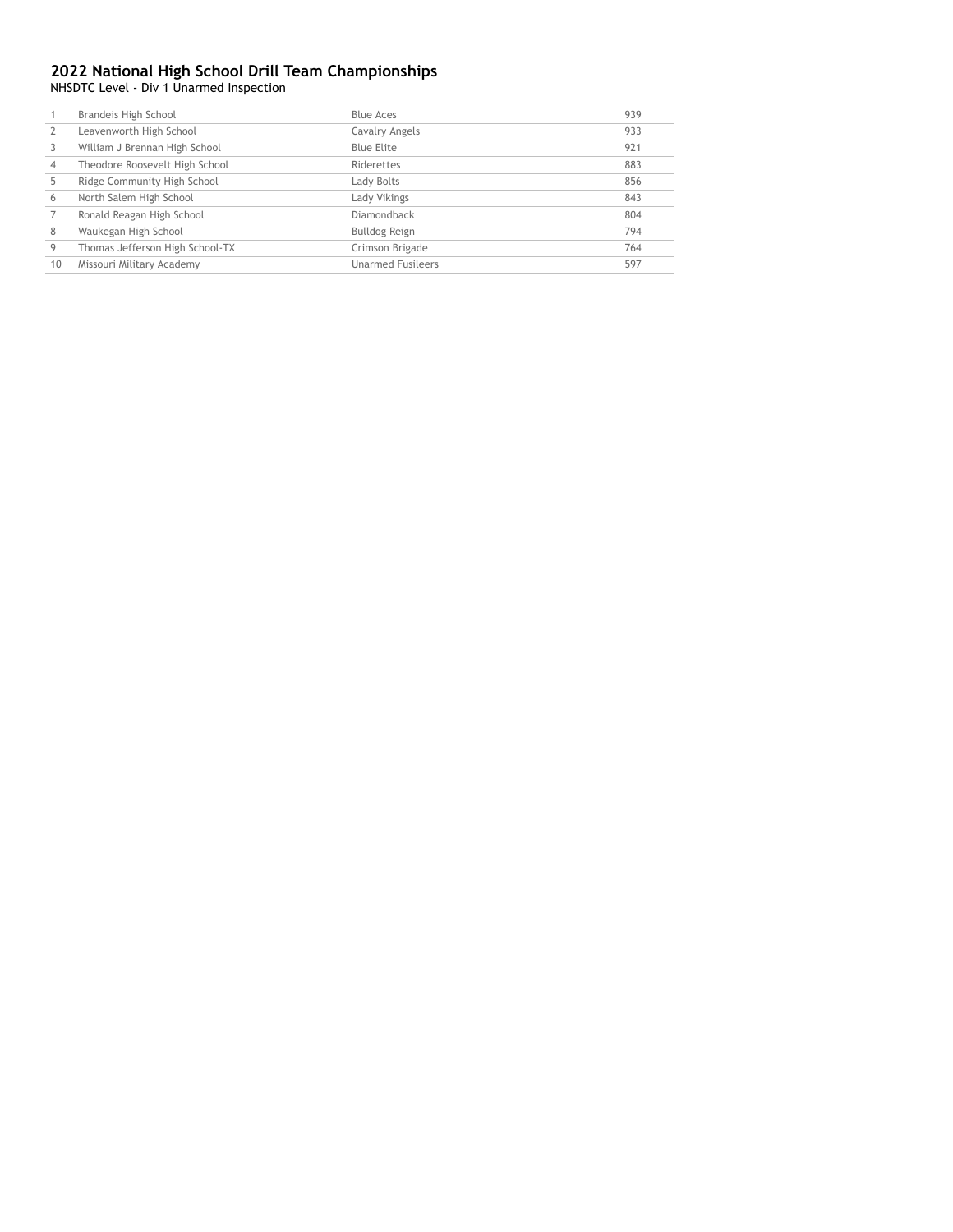NHSDTC Level - Div 1 Unarmed Regulation

|    | Theodore Roosevelt High School  | Riderettes (Giselle Castellanos)    | 1356 |
|----|---------------------------------|-------------------------------------|------|
|    | William J Brennan High School   | Blue Elite (Helena Saudia)          | 1283 |
|    | Brandeis High School            | Blue Aces (Triniti Childress)       | 1200 |
| 4  | North Salem High School         | Lady Vikings (Jennifer Plascencia)  | 1199 |
|    | Ridge Community High School     | Lady Bolts (Valerie Gonzalez)       | 1185 |
| 6  | Thomas Jefferson High School-TX | Crimson Brigade (Skye Lumbreras)    | 1146 |
|    | Ronald Reagan High School       | Diamondback (Frinee Garza)          | 1142 |
| 8  | Leavenworth High School         | Cavalry Angels (Masee Anderson)     | 1128 |
| 9  | Missouri Military Academy       | Unarmed Fusileers (Angelo Urdaneta) | 1069 |
| 10 | Waukegan High School            | Bulldog Reign (Michelle Balona)     | 910  |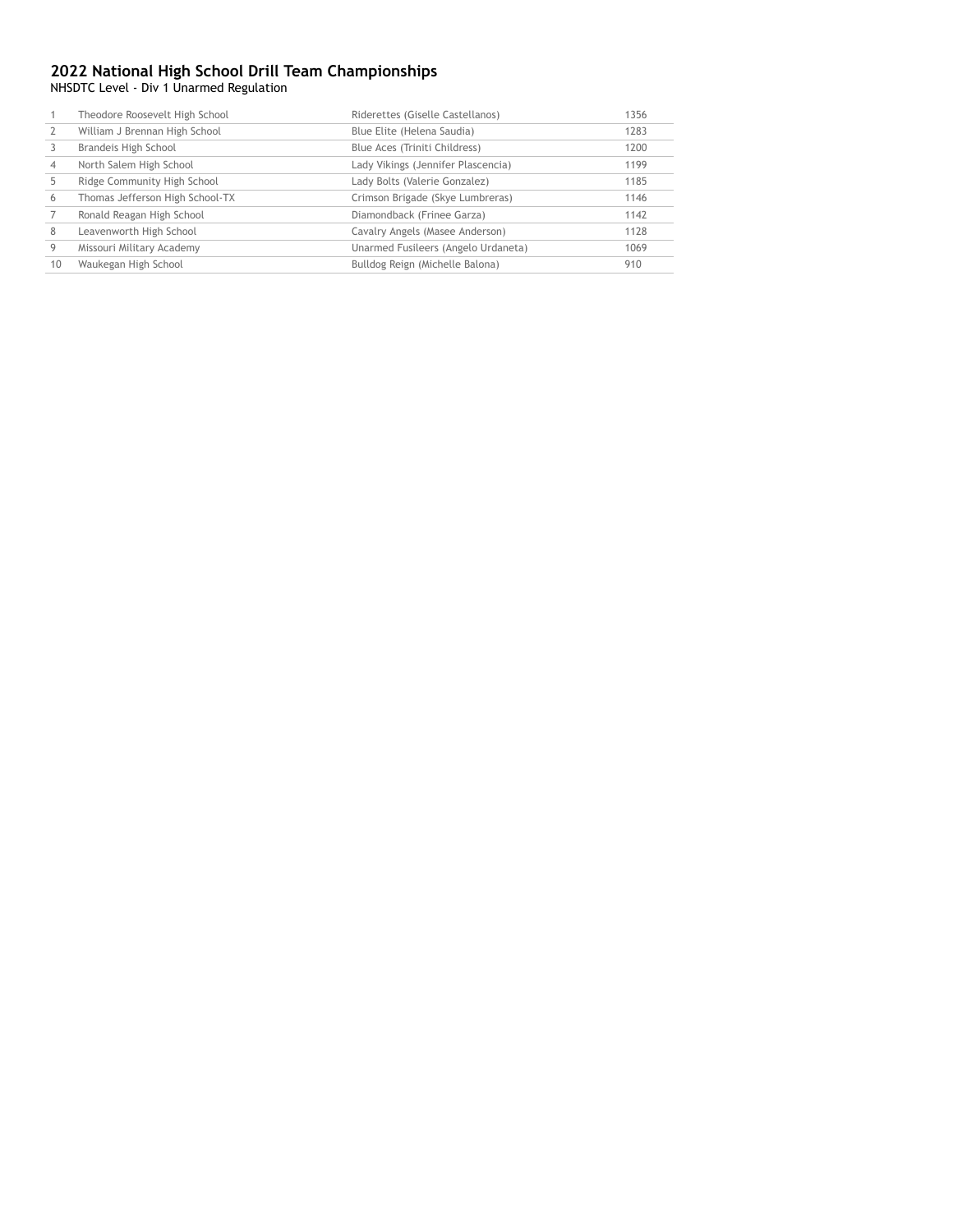NHSDTC Level - Div 1 Unarmed Commander Trophy

|    | Theodore Roosevelt High School  | Riderettes -- Cadet Giselle Castellanos    | 298    |
|----|---------------------------------|--------------------------------------------|--------|
|    | William J Brennan High School   | Blue Elite -- Cadet Helena Saudia          | 293    |
|    | Brandeis High School            | Blue Aces -- Cadet Triniti Childress       | 253    |
| 4  | North Salem High School         | Lady Vikings -- Cadet Jennifer Plascencia  | 250(1) |
|    | Ridge Community High School     | Lady Bolts -- Cadet Valerie Gonzalez       | 250(2) |
| 6  | Thomas Jefferson High School-TX | Crimson Brigade -- Cadet Skye Lumbreras    | 250(3) |
|    | Ronald Reagan High School       | Diamondback -- Cadet Frinee Garza          | 223    |
| 8  | Leavenworth High School         | Cavalry Angels -- Cadet Masee Anderson     | 211    |
| 9  | Missouri Military Academy       | Unarmed Fusileers -- Cadet Angelo Urdaneta | 208    |
| 10 | Waukegan High School            | Bulldog Reign -- Cadet Michelle Balona     | 167    |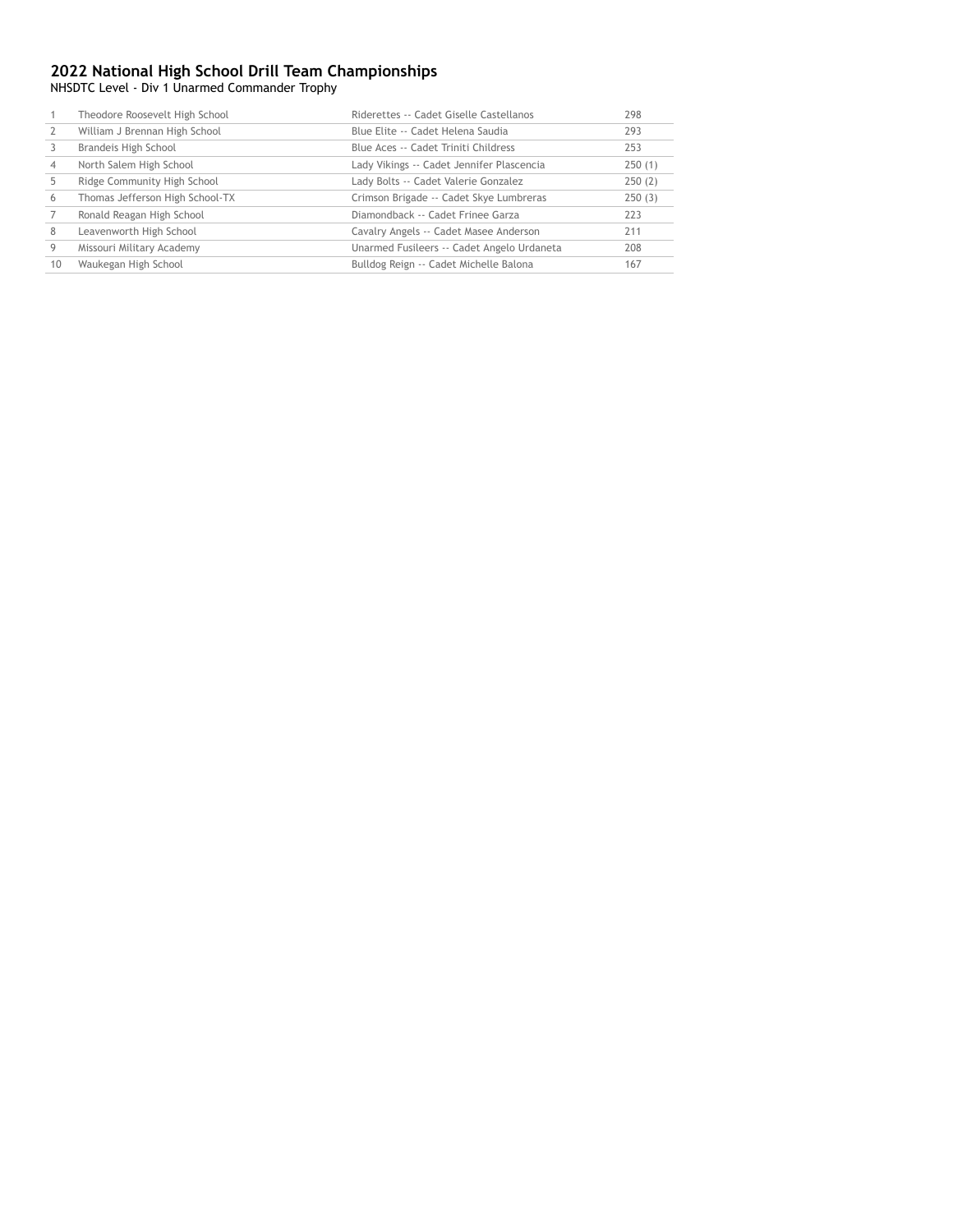NHSDTC Level - Div 1 Unarmed Color Guard

|    | Brandeis High School            | <b>Blue Aces</b>         | 1133 |
|----|---------------------------------|--------------------------|------|
|    | Thomas Jefferson High School-TX | Crimson Brigade          | 910  |
|    | William J Brennan High School   | Blue Elite               | 908  |
|    | Ridge Community High School     | Lady Bolts               | 883  |
|    | Ronald Reagan High School       | Diamondback              | 839  |
| 6  | Missouri Military Academy       | <b>Unarmed Fusileers</b> | 835  |
|    | Leavenworth High School         | Cavalry Angels           | 823  |
| 8  | Theodore Roosevelt High School  | Riderettes               | 817  |
|    | North Salem High School         | Lady Vikings             | 744  |
| 10 | Waukegan High School            | Bulldog Reign            | 662  |